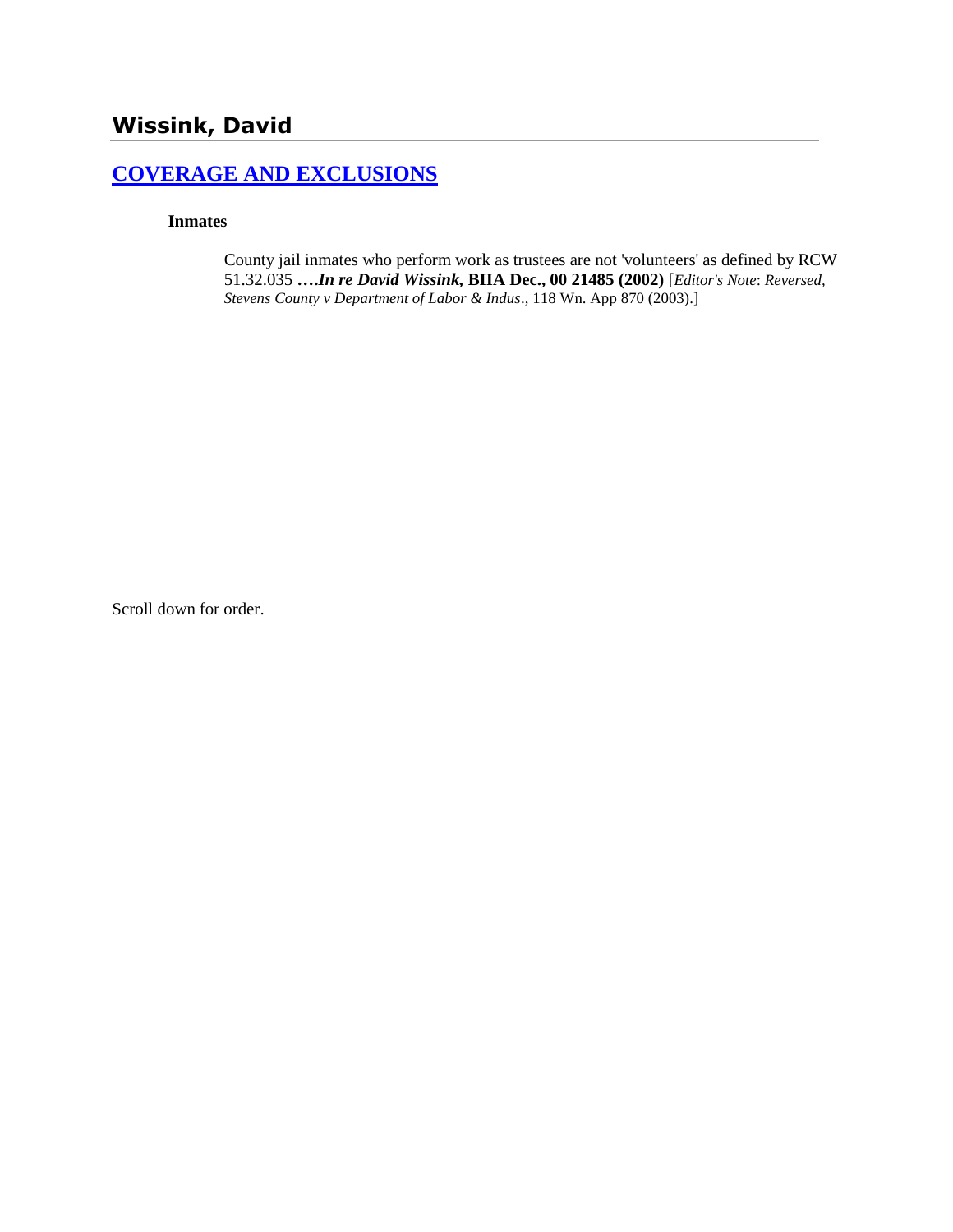# **BEFORE THE BOARD OF INDUSTRIAL INSURANCE APPEALS STATE OF WASHINGTON**

**)**

**IN RE: DAVID J. WISSINK ) DOCKET NO. 00 21485**

**CLAIM NO. X-413661 ) DECISION AND ORDER** 

# APPEARANCES:

Claimant, David J. Wissink, Pro Se, Not Participating

Employer, Stevens County, by Stevens County Prosecuting Attorney's Office, per Lloyd Nickel, Deputy Prosecuting Attorney

> Department of Labor and Industries, by The Office of the Attorney General, per G. Ward McAuliffe, Assistant

The employer, Stevens County, filed an appeal with the Board of Industrial Insurance Appeals on October 30, 2000, from an order of the Department of Labor and Industries dated September 7, 2000. The order rejected the claim on the grounds that the claimant was not a worker as defined by the industrial insurance laws of the state of Washington. **AFFIRMED.**

# **PROCEDURAL AND EVIDENTIARY MATTERS**

Pursuant to RCW 51.52.104 and RCW 51.52.106, this matter is before the Board for review and decision on a timely Petition for Review filed by the Department to a Proposed Decision and Order issued on October 17, 2001, in which the order of the Department dated September 7, 2000, was reversed and remanded to the Department with direction to allow the claim.

The Board has reviewed the evidentiary rulings in the record of proceedings and finds that no prejudicial error was committed and the rulings are affirmed.

In the Proposed Decision and Order, our industrial appeals judge marked and admitted Board Exhibit Nos. 11 and 12. The industrial appeals judge indicated that Exhibit No. 11 is a copy of WAC 296-20-6901. It is not. Exhibit No. 11 is a photocopy of WAC 296-17-746, Classification 6901-00, volunteers. The industrial appeals judge also marked Exhibit No. 12, and referred to it as a copy of WAC 296-20-7203. It is not. Exhibit No. 12 to the Board record is a copy of WAC 296-17-765, Classification 7203-00, community service workers. We make this correction in the identification of the exhibits, and we note that there is no WAC section 296-20-7203 or 296- 20-6901. We also note that our industrial appeals judge refers, on page 11, line 25, of the Proposed Decision and Order, to WAC 296-17-230. There is no such code section.

1/28/02

47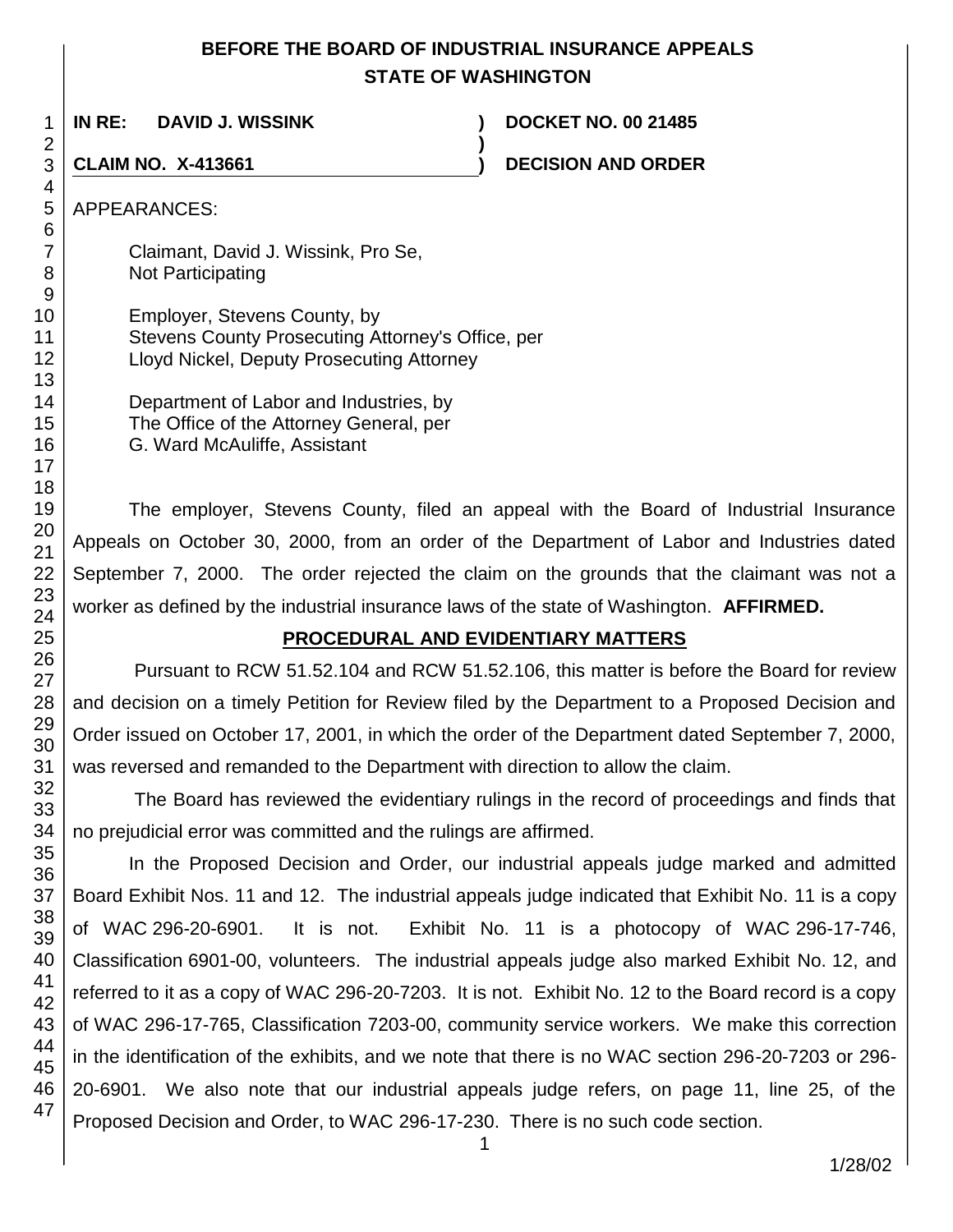#### **DECISION**

This matter was tried on stipulated facts. The issue presented in this case was whether Mr. Wissink, as a jail trustee in the Stevens County Jail, is a covered worker under the Washington State Industrial Insurance Act. We disagree with the result reached by the Proposed Decision and Order. We do not believe that Mr. Wissink, as an inmate of the Stevens County Jail, is a covered worker.

The record establishes that Stevens County elected coverage for volunteers in 1987, pursuant to the provisions of RCW 51.12.035. This section provides that a volunteer, under certain circumstances, can be included as a worker for the purpose of industrial insurance. Stevens County argues that the inmate/trustee meets the definition of volunteer under this section, and the county has elected coverage, paid the premiums, and, thus, the claim should be allowed. The Department argues that the inmate/trustee is not a true volunteer under the meaning of volunteer as set forth in RCW 51.12.035, and since there is no other provision of coverage, the claim must be rejected.

The Legislature has addressed industrial insurance coverage for individuals who are under a criminal sentence. RCW 51.12.045 provides that offenders who are performing community service pursuant to a court order may be deemed employees for purposes of industrial insurance. RCW Chapter 72.64 deals with industrial insurance coverage for prison workers. RCW Chapter 72.60 has provision for industrial insurance for inmates in Correctional Industries. Neither RCW Chapter 72.64 or RCW Chapter 72.60 apply to the facts of this case since Mr. Wissink was not a prisoner in the state correctional system.

Our review of this legislation convinces us that the Legislature is aware that individuals who are under confinement on a criminal sentence may be performing work and it may be appropriate to extend coverage under our industrial insurance system in certain situations. Therefore, although the parties are arguing whether this claim fits within the definition of volunteer, as set forth in the Industrial Insurance Act under RCW 51.12.035, we think it appropriate to look at the overall legislative scheme addressing individuals under criminal sentence.

We believe that when all the provisions addressing individuals under criminal sentence are examined together, it is logical to arrive at the conclusion that the Legislature has excluded inmates of jails and prison systems, unless specifically provided for by an exception. We also believe the Legislature has excluded prisoners and jail inmates from the definition of volunteer by including the language, "brought about by one's own free choice." We do not believe that being allowed to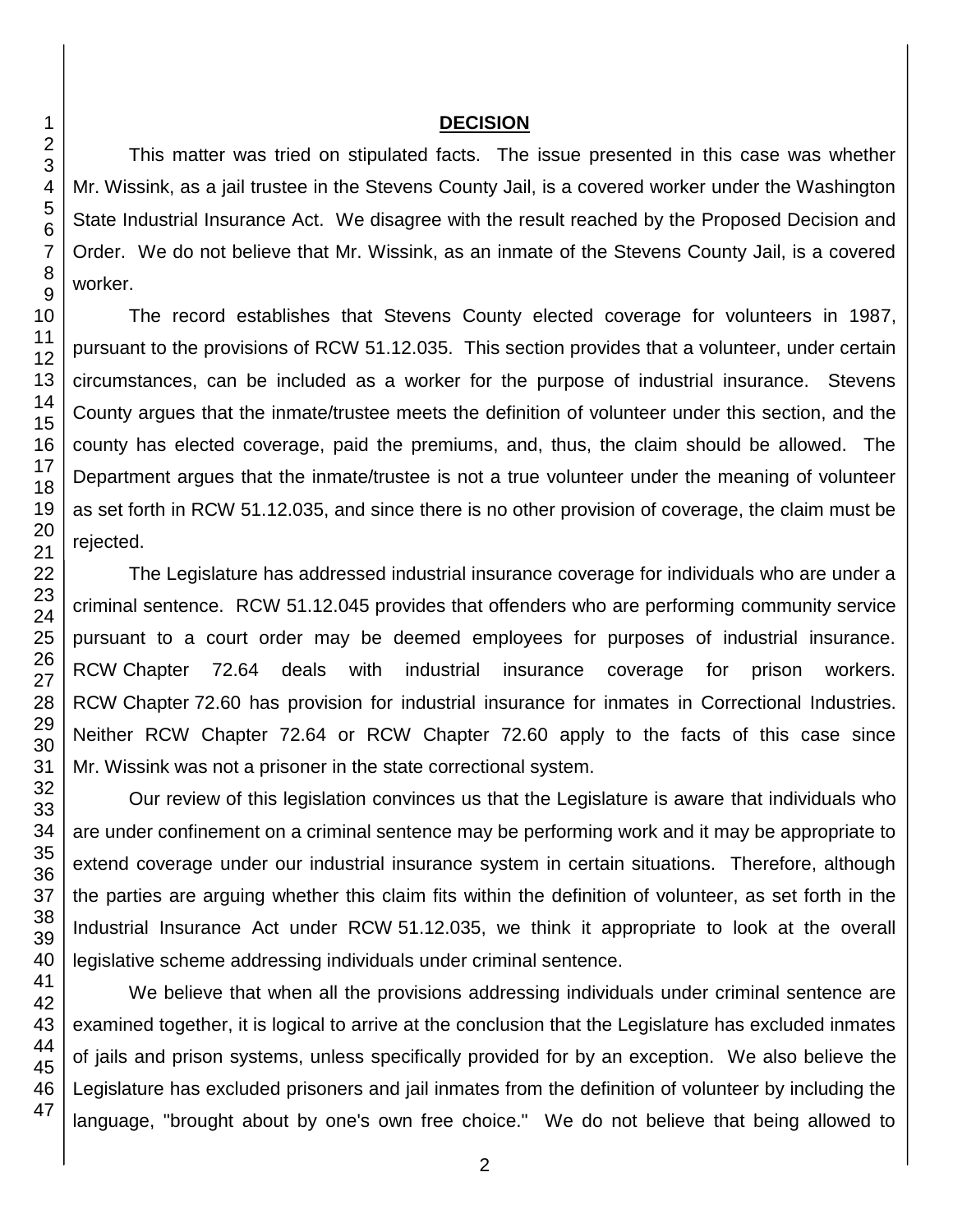perform work when under a criminal sentence is the same as an individual freely volunteering to perform the work. "Brought about by one's own free choice" is specific language limiting the definition of volunteer activity. We find that this specific language regarding free choice to exclude individuals under a criminal conviction and sentence. Since Mr. Wissink is not a volunteer under the definition of RCW 51.12.035, and there is no specific provision in the Industrial Insurance Act to provide for coverage as an inmate/trustee in the Stevens County Jail, the claim must be rejected.

The issue of whether the parties are equitably estopped based on their respective performance under Stevens County's decision to elect coverage and pay premiums, was correctly determined in the Proposed Decision and Order. Equitable estoppel cannot apply in this situation since it is clear that the Department and Stevens County were unaware of the other's actions and position regarding coverage for the trustee/inmate. The Department order rejecting the claim is affirmed.

## **FINDINGS OF FACT**

- 1. On August 14, 2000, an application for benefits was filed with the Department of Labor and Industries, alleging that on August 8, 2000, David J. Wissink was injured while working as an inmate of the Stevens County Jail. On September 7, 2000, the Department of Labor and Industries issued an order rejecting the claim for benefits on the ground the claimant was not a worker as defined by the industrial insurance laws of the state of Washington. On October 30, 2000, Stevens County filed a Notice of Appeal with the Board of Industrial Insurance Appeals from the Department order dated September 7, 2000. On November 28, 2000, the Board issued an order granting the appeal and directed that further proceedings be held.
- 2. On August 8, 2000, David J. Wissink was serving a sentence in the Stevens County Jail after conviction of a crime. Stevens County had an inmate worker program for inmates. Mr. Wissink was an inmate worker. On August 8, 2000, he was assisting in moving a bunk into a cell. He caught his hand between the bunk's frame and the frame of the cell's door. This injured his right hand. As an inmate worker, Mr. Wissink was permitted to perform work activities within the jail.

## **CONCLUSIONS OF LAW**

- 1. The Board of Industrial Insurance Appeals has jurisdiction over the parties and the subject matter to this appeal.
- 2. On August 8, 2000, at the time of his injury, David J. Wissink was not a worker as contemplated by RCW 51.08.180 and RCW 51.08.195.